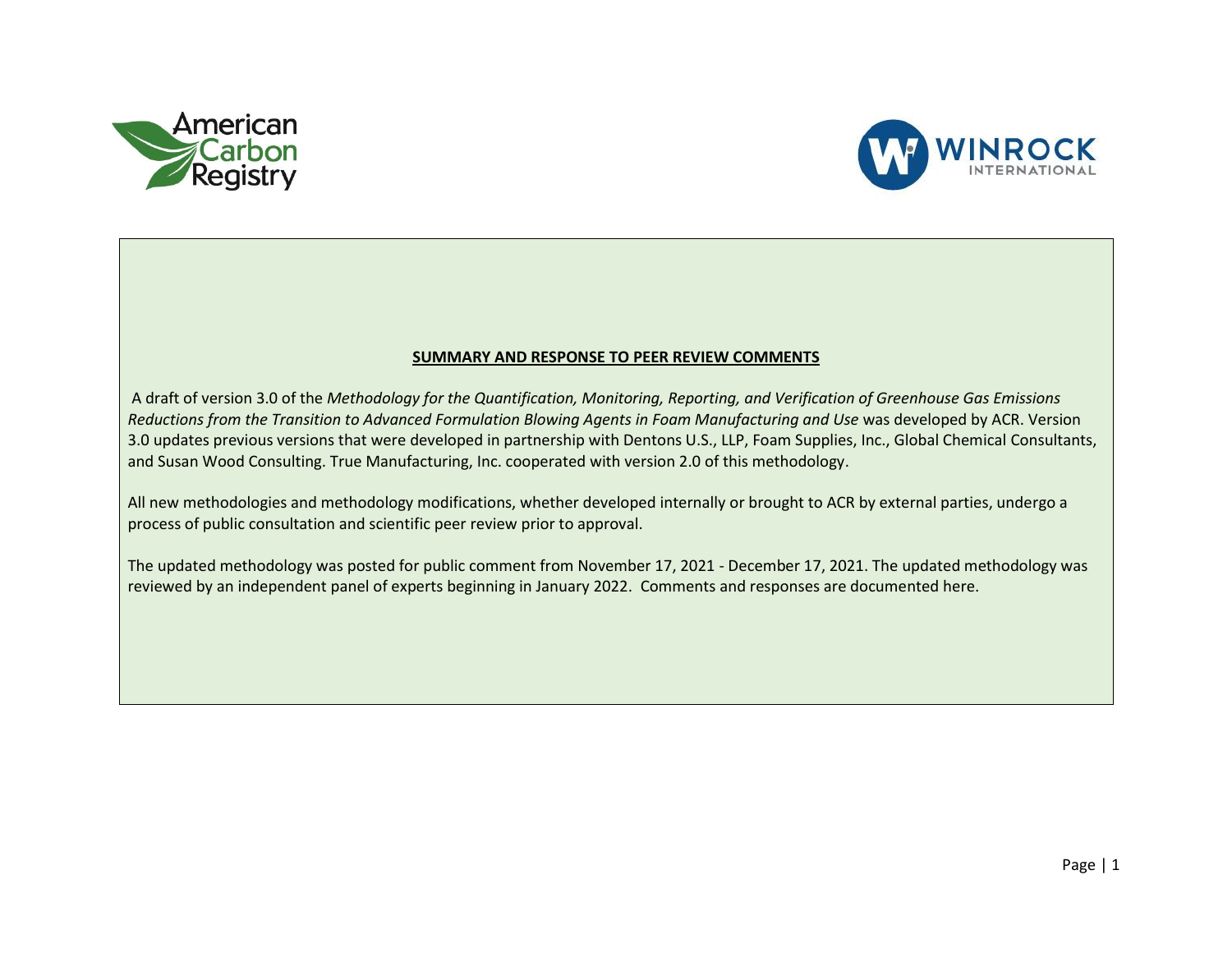



| #              | <b>Reviewer</b> | <b>Document</b> | <b>Round 1</b>                                                                                                                                                                                                                                                                                                                                                                                 | <b>Round 1</b>                                        | <b>Round 2</b>          |
|----------------|-----------------|-----------------|------------------------------------------------------------------------------------------------------------------------------------------------------------------------------------------------------------------------------------------------------------------------------------------------------------------------------------------------------------------------------------------------|-------------------------------------------------------|-------------------------|
|                | #               | <b>Section</b>  | <b>Reviewer Comment</b>                                                                                                                                                                                                                                                                                                                                                                        | <b>Author Response</b>                                | <b>Reviewer Comment</b> |
| $\mathbf{1}$   | 1               | 1.4             | Consider revising the last sentence in the first<br>paragraph of section 1.4. It is confusing. Does it<br>make more sense to separate the text after the                                                                                                                                                                                                                                       | Noted and sentence<br>separated                       | Resolved.               |
|                |                 |                 | last comma as a new sentence?                                                                                                                                                                                                                                                                                                                                                                  |                                                       |                         |
| $\overline{2}$ | 1               | 1.4             | Is it possible that a project might include<br>different foam end-uses with different leakage<br>lifetimes in the same project and thus the<br>crediting periods for each end-use would be<br>different? If so, how would the crediting period<br>be defined? If this scenario is possible, consider<br>including details in the methodology on how to<br>define the project crediting period. | Most projects don't include<br>multiple foam end-uses | Resolved.               |
|                |                 | 1.6#1           | Consider referencing updated "GHG Project                                                                                                                                                                                                                                                                                                                                                      | Noted and changed                                     | Resolved.               |
| 3              | 1               |                 | Plan" instead of GHG Plan for consistency with<br>program language.                                                                                                                                                                                                                                                                                                                            |                                                       |                         |
| 4              | 1               | 1.6#2           | Consider rephrasing to require an addendum to<br>the original validation and verification report<br>that shows the new "calculated baseline<br>emissions, project emissions, and ERTs" (rather<br>than calculations, since the VV report never<br>shows actual calculations).                                                                                                                  | Noted and changed                                     | Resolved.               |
| 5              | 1               | 5.2.3           | The list at the end of the section appears to<br>include incorrect numbers (4-6).                                                                                                                                                                                                                                                                                                              | Noted and corrected                                   | Resolved.               |
| 6              | 2               | Definitions     | Blowing agent definition would be better with<br>'expand' rather than 'propel'                                                                                                                                                                                                                                                                                                                 | Noted and changed.                                    | Acknowledged            |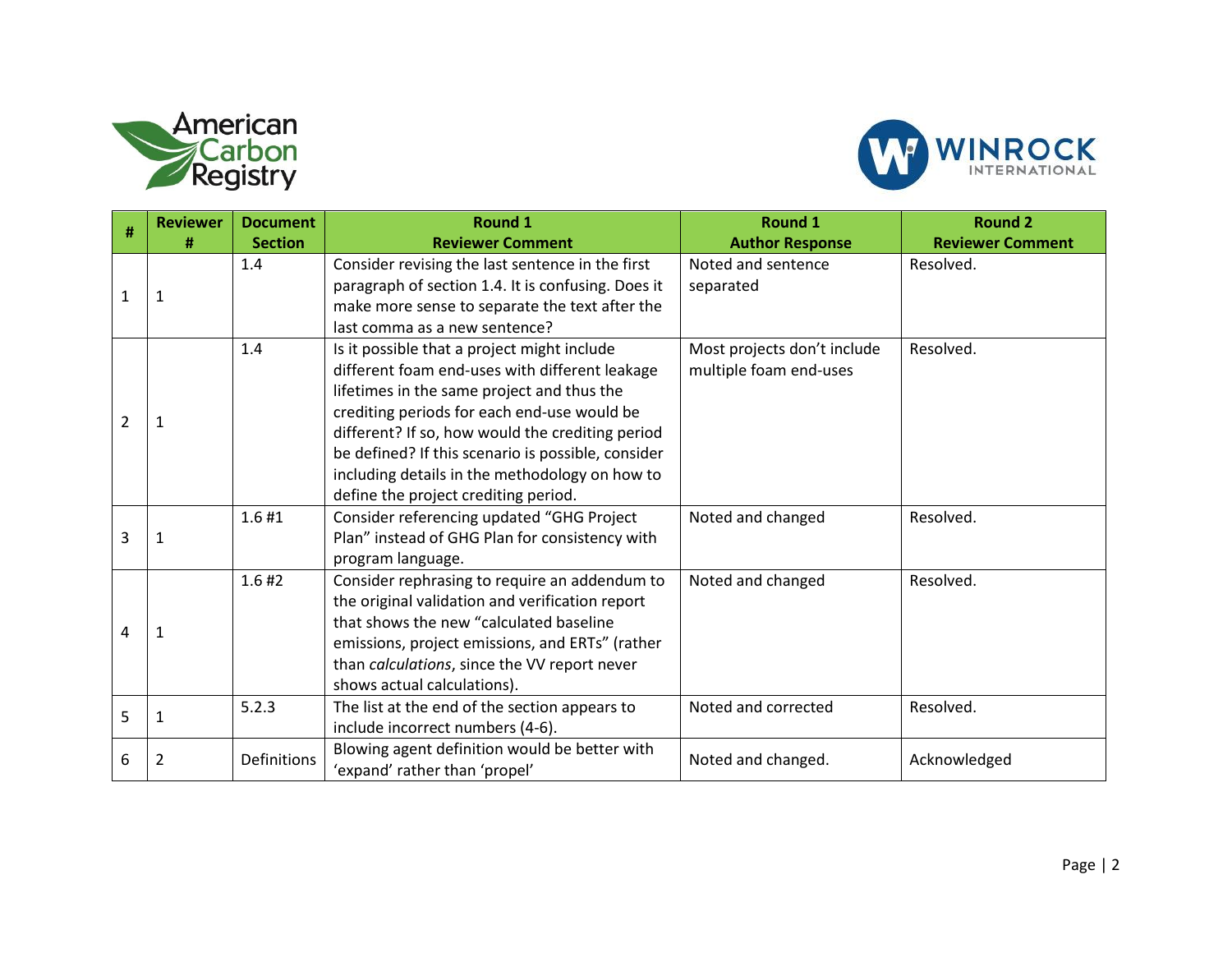



|                | <b>Reviewer</b> | <b>Document</b> | Round 1                                                                                                 | <b>Round 1</b>                                                                                                                                                                                                                                                                  | <b>Round 2</b>                                                                                                                                                                                                                                                                                                                             |
|----------------|-----------------|-----------------|---------------------------------------------------------------------------------------------------------|---------------------------------------------------------------------------------------------------------------------------------------------------------------------------------------------------------------------------------------------------------------------------------|--------------------------------------------------------------------------------------------------------------------------------------------------------------------------------------------------------------------------------------------------------------------------------------------------------------------------------------------|
| #              | #               | <b>Section</b>  | <b>Reviewer Comment</b>                                                                                 | <b>Author Response</b>                                                                                                                                                                                                                                                          | <b>Reviewer Comment</b>                                                                                                                                                                                                                                                                                                                    |
| $\overline{7}$ | $\overline{2}$  | Definitions     | Should Eligible BA include reference to 'is not an<br>HCFC'?                                            | By default, the parameters, <<br>30 GWP and low ODP<br>already exclude HCFCs                                                                                                                                                                                                    | HCFC-123 has an ODP of<br>0.012 which is close to<br>your lower threshold. We<br>would not want to<br>encourage its use<br>inadvertently because it is<br>toxic.<br>ACR: HCFC-123 has GWP<br>of 79 which is above 30<br>and hence is ineligible.<br>Agreed that use of toxic<br>material should be<br>discouraged.<br><b>ISSUE CLOSED.</b> |
| 8              | $\overline{2}$  | Definitions     | Should Eligible BA refer to 'saturated' HFCs or<br>HCFCs only to allow for use of HFOs and/or<br>HCFOs? | By default, the parameters <<br>30 GWP and low ODP<br>already exclude HFCs and<br><b>HCFCs</b><br>Per this definition, eligible<br>BA also includes natural BA<br>like CO2, and non HFO/HCFO<br>BA like Methyl Formate,<br>Methylal as well as HFOs and<br>HCFOs (see Table 10) | I think the point is being<br>missed here. The term<br>hydrofluorocarbon<br>includes both saturated<br>and unsaturated HFCs and<br>an example of an<br>unsaturated HFC is HFO-<br>1234ze(E). The terms HFO<br>and HCFO have no<br>meaning in chemistry.<br>They are simply marketing                                                       |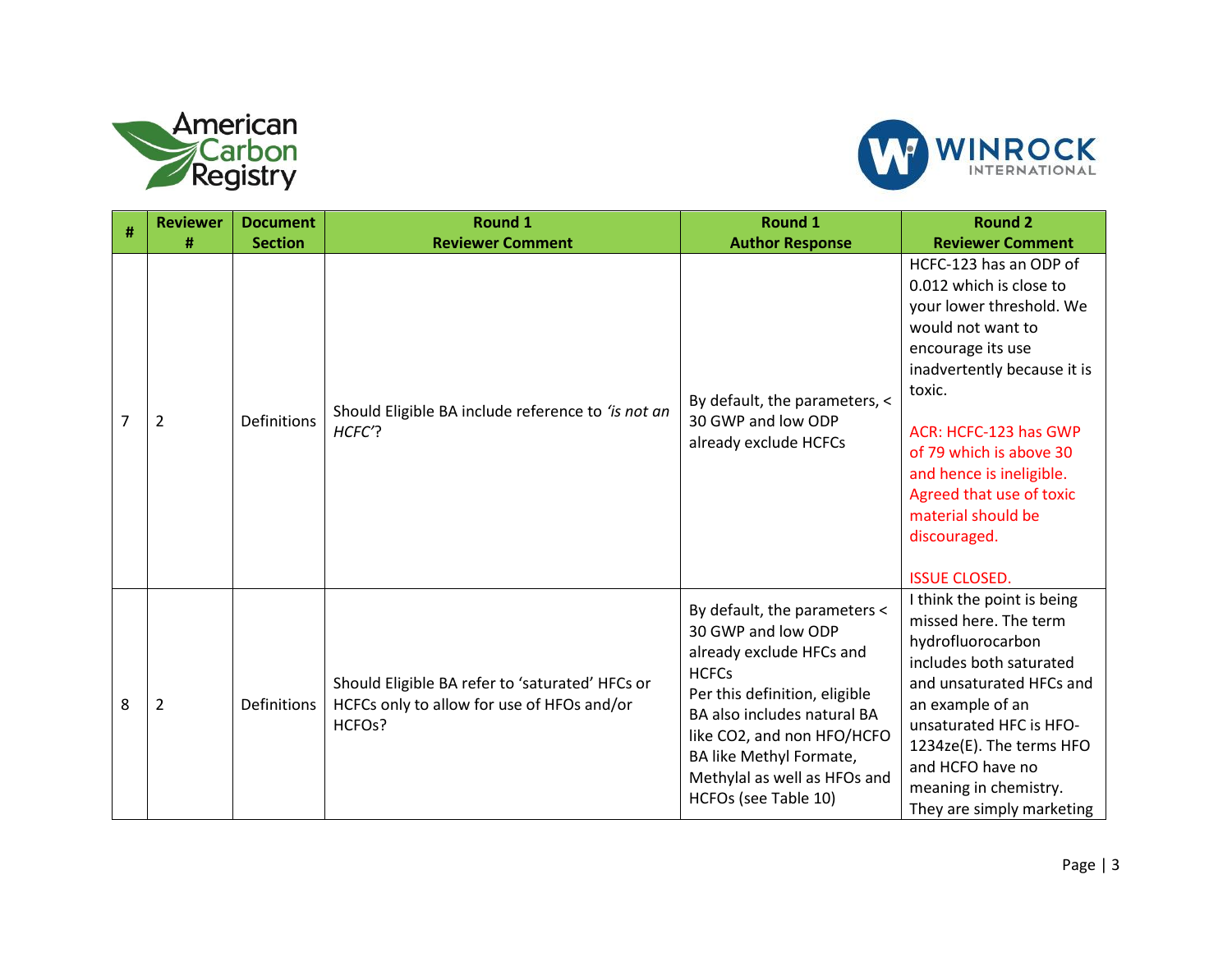



| # | <b>Reviewer</b> | <b>Document</b> | <b>Round 1</b>                             | <b>Round 1</b>            | <b>Round 2</b>                |
|---|-----------------|-----------------|--------------------------------------------|---------------------------|-------------------------------|
|   | #               | <b>Section</b>  | <b>Reviewer Comment</b>                    | <b>Author Response</b>    | <b>Reviewer Comment</b>       |
|   |                 |                 |                                            |                           | terms to avoid reference      |
|   |                 |                 |                                            |                           | to HFC and HCFC, even         |
|   |                 |                 |                                            |                           | when unsaturated.             |
|   |                 |                 |                                            |                           | Therefore, the current        |
|   |                 |                 |                                            |                           | wording rules out HCFOs       |
|   |                 |                 |                                            |                           | and HFOs.                     |
|   |                 |                 |                                            |                           |                               |
|   |                 |                 |                                            |                           | ACR: Accepted and             |
|   |                 |                 |                                            |                           | changed language to           |
|   |                 |                 |                                            |                           | exclude only "saturated       |
|   |                 |                 |                                            |                           | <b>HFCs". See Definitions</b> |
|   |                 |                 |                                            |                           | page 5.                       |
|   |                 |                 |                                            |                           |                               |
|   |                 |                 |                                            |                           | <b>ISSUE CLOSED.</b>          |
|   |                 |                 |                                            | Hydrocarbons are excluded |                               |
|   |                 |                 |                                            | based on their already    |                               |
|   |                 |                 |                                            | higher market penetration |                               |
|   |                 |                 |                                            | rate. According to P&S    |                               |
|   |                 |                 | On what basis are hydrocarbons excluded as | Market Research data, in  |                               |
| 9 | $\overline{2}$  | Definitions     | Eligible BAs?                              | 2017, around 2,200 MT of  | Noted and accepted.           |
|   |                 |                 |                                            | HCs were used to          |                               |
|   |                 |                 |                                            | manufacture Rigid PUF     |                               |
|   |                 |                 |                                            | compared to 270 MT of     |                               |
|   |                 |                 |                                            | HFOs.                     |                               |
|   |                 |                 |                                            |                           |                               |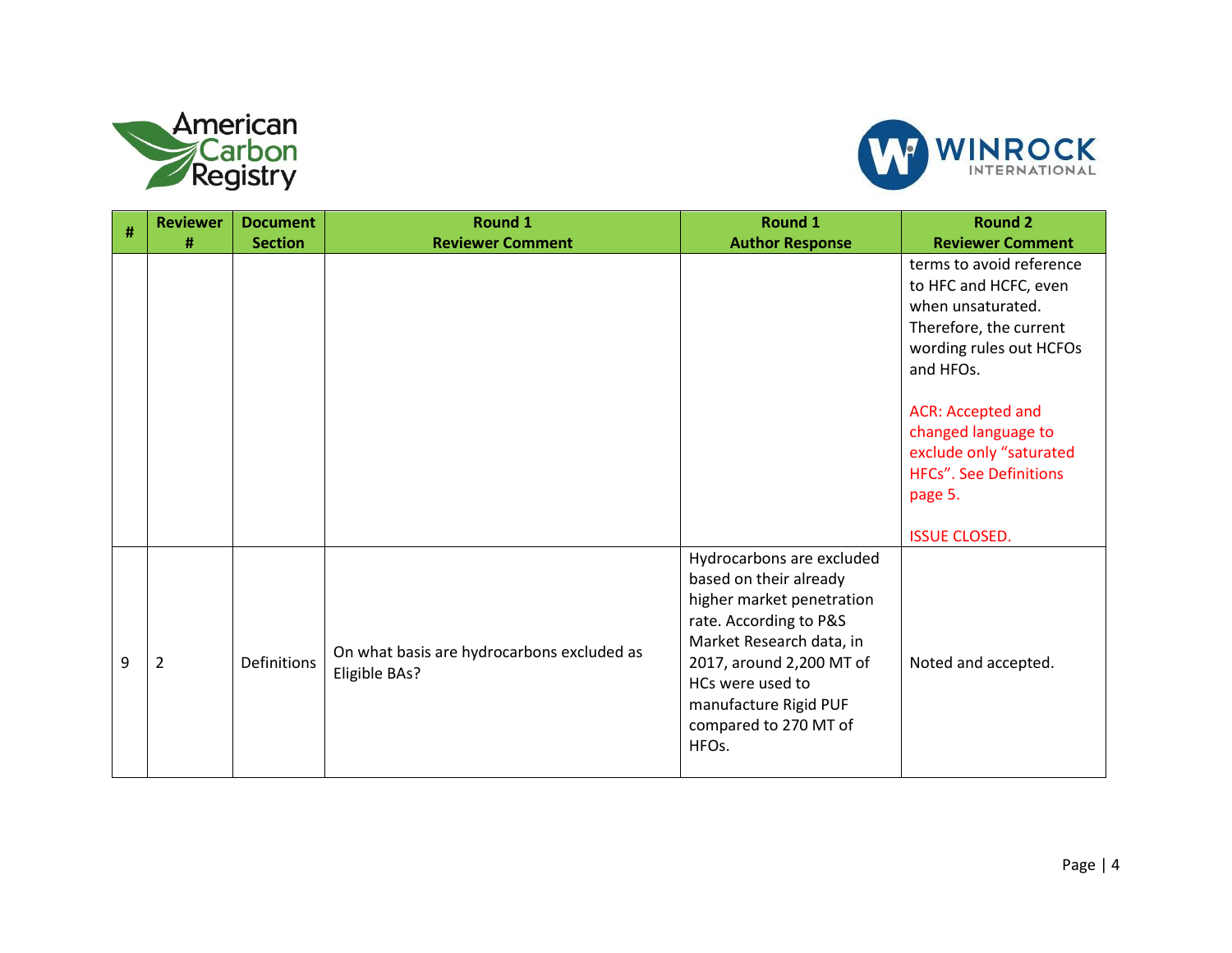



| #  | <b>Reviewer</b> | <b>Document</b>    | <b>Round 1</b>                                                                                                                                                 | Round 1                                                                                                                                                        | <b>Round 2</b>                                                                                                                                                                                                 |
|----|-----------------|--------------------|----------------------------------------------------------------------------------------------------------------------------------------------------------------|----------------------------------------------------------------------------------------------------------------------------------------------------------------|----------------------------------------------------------------------------------------------------------------------------------------------------------------------------------------------------------------|
|    | #               | <b>Section</b>     | <b>Reviewer Comment</b>                                                                                                                                        | <b>Author Response</b><br>See Table 9 that shows<br>market penetration with HC<br>included.                                                                    | <b>Reviewer Comment</b>                                                                                                                                                                                        |
| 10 | $\overline{2}$  | <b>Definitions</b> | Would 'End-of-Life' include emissions from the<br>waste stream after de-commission (e.g. from<br>landfill)?                                                    | Yes. EOL and post-disposal                                                                                                                                     | Would a reference to<br>'post-disposal' be useful in<br>the definition to make its<br>inclusion explicit?<br>ACR: Definition of "post-<br>disposal" added. See<br>Definitions, page 5.<br><b>ISSUE CLOSED.</b> |
| 11 | $\overline{2}$  | Definitions        | 'Leakage' is an unusual word to use in the foam<br>context to reflect emissions. 'Loss(es)' is a more<br>typical term.                                         | Agreed. This term "Leakage"<br>is used by the EPA for the<br>purposes of estimating GHG<br>emissions at the national<br>level and used here for<br>consistency | Noted and accepted.                                                                                                                                                                                            |
| 12 | $\overline{2}$  | Definitions        | "A" side and "B" side terminology only relates to<br>PU/PIR technology while the standard includes<br>other types of foam to which the terms do not<br>relate. | A and B side terminology<br>only applies to spray foams<br>in this methodology                                                                                 | A Systems Supply House<br>could deal with more than<br>just PU/PIR formulations,<br>so the definition of<br>"Formulators" should say<br>something like 'These<br>entities typically provide                    |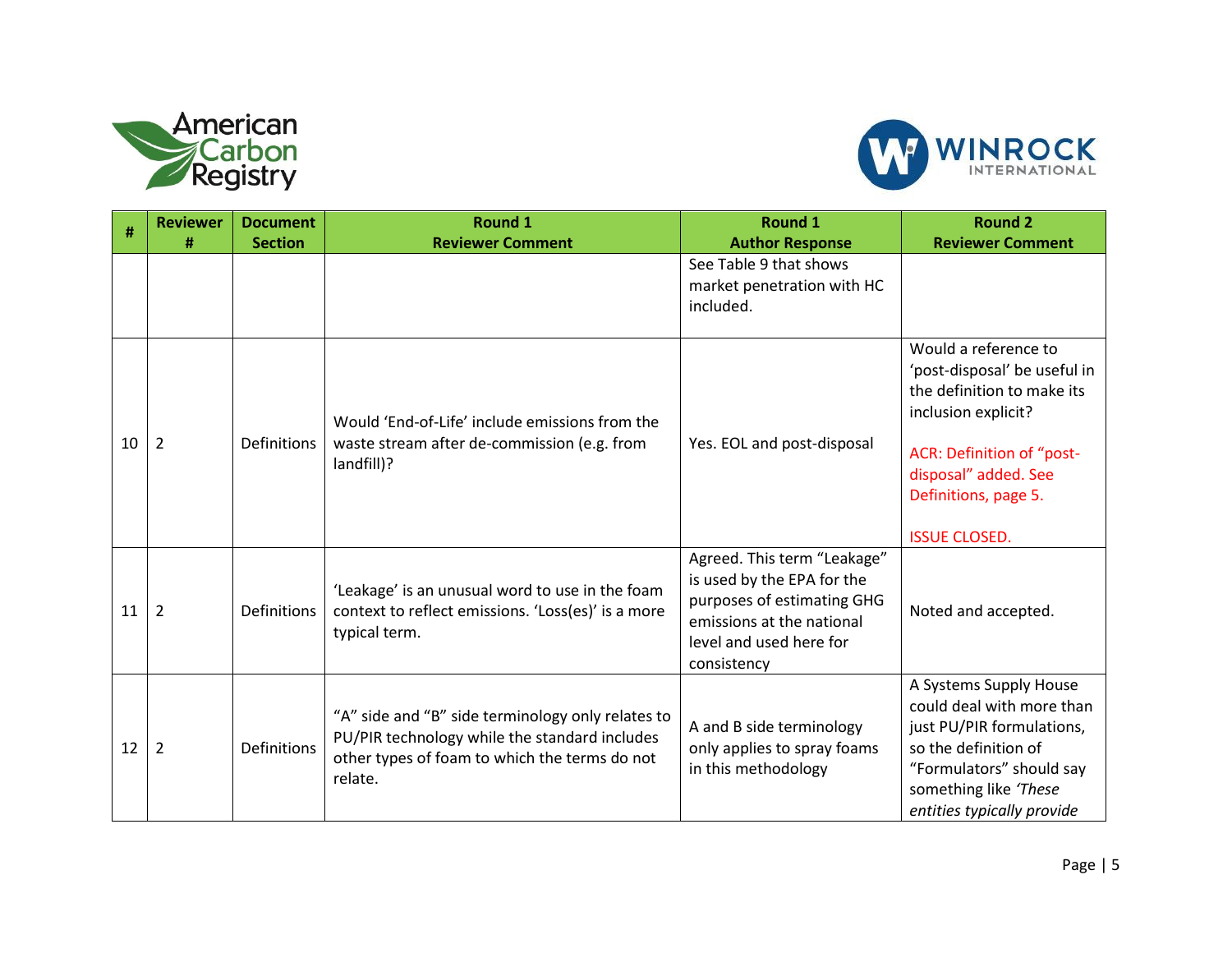



|    | <b>Reviewer</b> | <b>Document</b>    | <b>Round 1</b>                                                                                           | <b>Round 1</b>                                                                                                                         | <b>Round 2</b>                                                                                                                                                                                                       |
|----|-----------------|--------------------|----------------------------------------------------------------------------------------------------------|----------------------------------------------------------------------------------------------------------------------------------------|----------------------------------------------------------------------------------------------------------------------------------------------------------------------------------------------------------------------|
| #  | #               | <b>Section</b>     | <b>Reviewer Comment</b>                                                                                  | <b>Author Response</b>                                                                                                                 | <b>Reviewer Comment</b>                                                                                                                                                                                              |
|    |                 |                    |                                                                                                          |                                                                                                                                        | the "A" side and the<br>"B" side chemicals for PU<br>spray foams among<br>others, which are then<br>blown at'<br><b>ACR: Accepted and</b><br>suggested change made in<br>the definition. See<br>Definitions, page 6. |
|    |                 |                    |                                                                                                          |                                                                                                                                        | <b>ISSUE CLOSED.</b>                                                                                                                                                                                                 |
| 13 | $\overline{2}$  | Definitions        | Why does the 'Leakage Lifetime' only refer to<br>the useful lifetime and not the whole lifecycle?        | See Definitions section.<br>Changed from "useful<br>lifetime" to "lifetime of the<br>product, including disposal<br>and post-disposal" | Acknowledged                                                                                                                                                                                                         |
| 14 | $\overline{2}$  | <b>Definitions</b> | 'Polyol' should actually be referred to as 'pre-<br>blended polyol' when defined as written here.        | Noted and updated.                                                                                                                     | Acknowledged                                                                                                                                                                                                         |
| 15 | $\overline{2}$  | 1.1                | Would reverse the order of reference to high<br>GWP and high ODP, since measures on ozone<br>came first. | Noted and updated.                                                                                                                     | Acknowledged                                                                                                                                                                                                         |
| 16 | $\overline{2}$  | 1.1                | How are 'low market adoption rates' defined?                                                             | See Appendix A; Market<br>penetration rates of all<br>eligible BA are equal or<br>below 5% except for XPS<br>which in 7-8%.            | <b>Noted</b>                                                                                                                                                                                                         |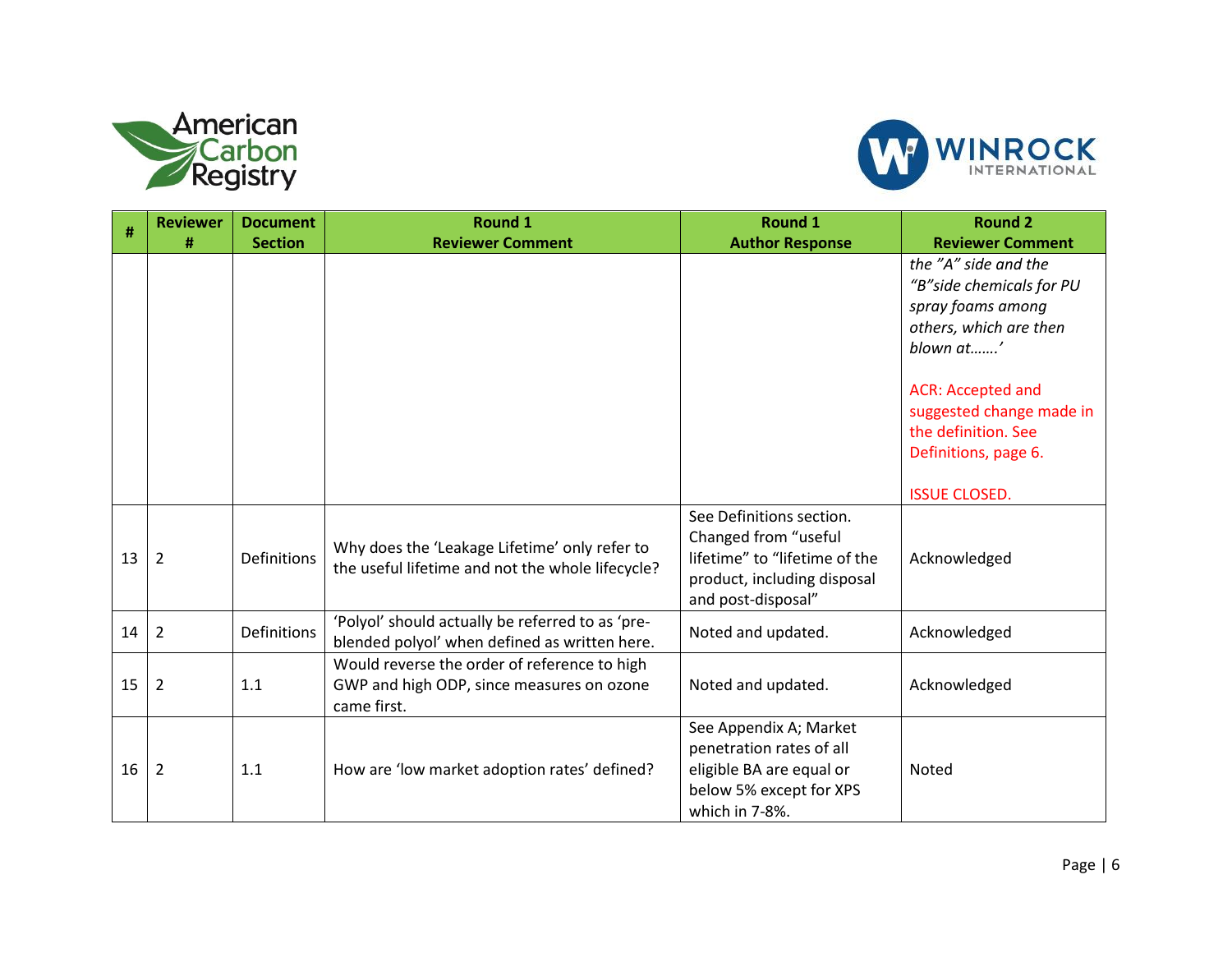



| #  | <b>Reviewer</b> | <b>Document</b>  | <b>Round 1</b>                                                                                                 | <b>Round 1</b>                                                                                                                                                                                                                                                                                                                                                                                                              | <b>Round 2</b>                                                                                                                                                                                                                                                                                                                           |
|----|-----------------|------------------|----------------------------------------------------------------------------------------------------------------|-----------------------------------------------------------------------------------------------------------------------------------------------------------------------------------------------------------------------------------------------------------------------------------------------------------------------------------------------------------------------------------------------------------------------------|------------------------------------------------------------------------------------------------------------------------------------------------------------------------------------------------------------------------------------------------------------------------------------------------------------------------------------------|
|    | #               | <b>Section</b>   | <b>Reviewer Comment</b>                                                                                        | <b>Author Response</b>                                                                                                                                                                                                                                                                                                                                                                                                      | <b>Reviewer Comment</b>                                                                                                                                                                                                                                                                                                                  |
| 17 | $\overline{2}$  | 1.2<br>(Table 1) | Why is phenolic foam not included in this table<br>or, at least, in Appendix A?                                | See below #14<br>Phenolic foam is not<br>included in Table 1.2, Eligible<br>Foam Applications, because<br>it is typically used in a variety<br>of rigid PUF applications that<br>were found to already have<br>higher market penetrations<br>for low GWP BA. See page 36<br>of the methodology.                                                                                                                             | Noted and accepted.                                                                                                                                                                                                                                                                                                                      |
| 18 | $\overline{2}$  | 1.2<br>(Table 1) | Is the content of this Table dynamic? If not, why<br>not?                                                      | See below #19                                                                                                                                                                                                                                                                                                                                                                                                               | Noted (but see below).                                                                                                                                                                                                                                                                                                                   |
| 19 | 2               | 1.2<br>(Table 1) | If the Table is dynamic at what Market<br>Penetration levels would an Application be<br>removed from the list? | Performance standards,<br>including those based on<br>current levels of adoption or<br>market penetration rates for<br>a technology or practice, for<br>all ACR methodologies are<br>reviewed and updated at<br>least every 5 years. This<br>ensures that additionality<br>and baseline assessments<br>are based on the most<br>current data available. Each<br>sector is different in terms of<br>the drivers of adoption. | OK - so the 5 yearly review<br>is seen as sufficient to<br>keep up-to-date. If that is<br>accepted practice, I am OK<br>with that. I think you are<br>also saying that there is no<br>fixed threshold for market<br>penetration even when<br>reviewed. That seems to<br>me to lack transparency,<br>but maybe I am missing<br>something. |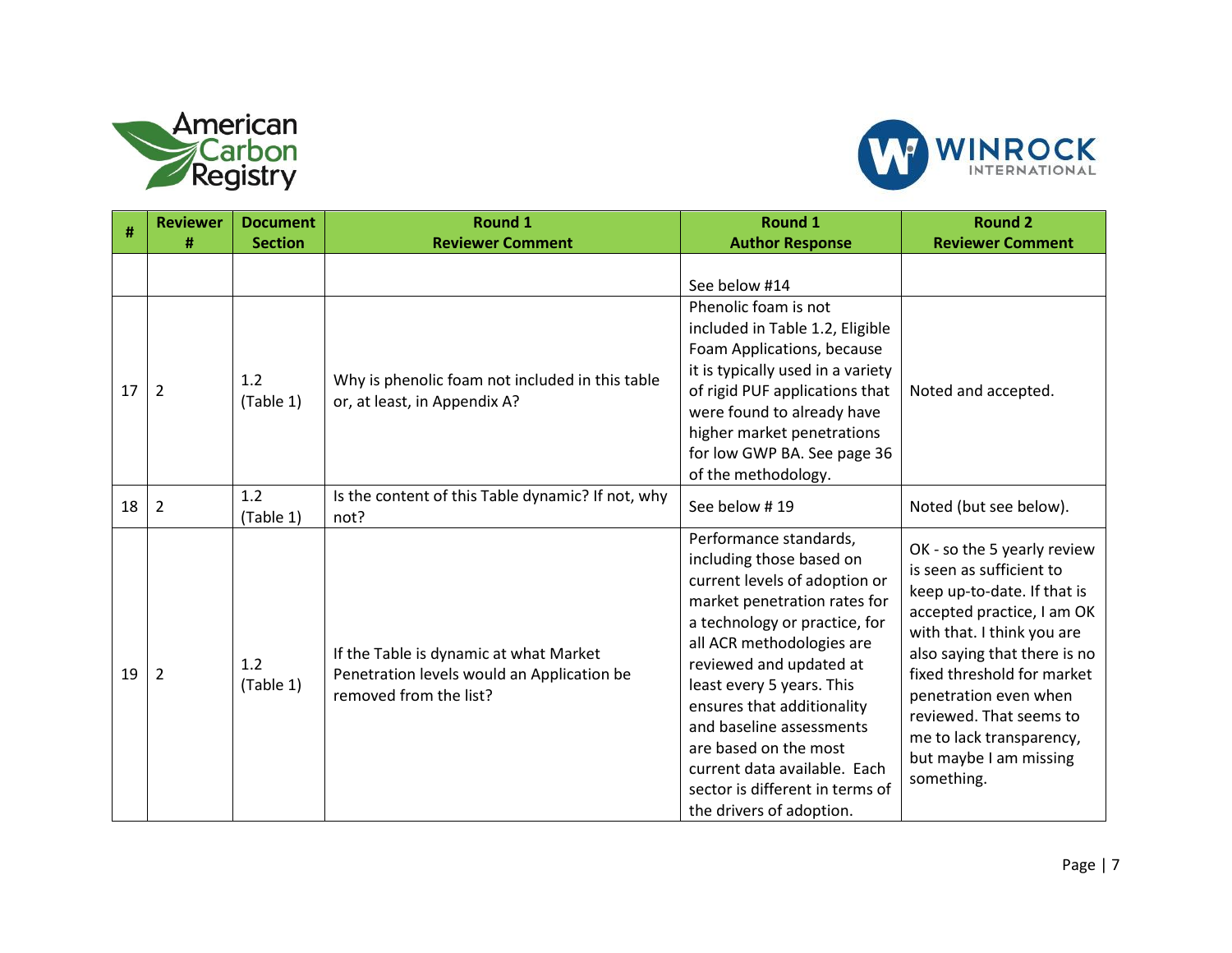



| # | <b>Reviewer</b> | <b>Document</b> | <b>Round 1</b>          | Round 1                       | <b>Round 2</b>               |
|---|-----------------|-----------------|-------------------------|-------------------------------|------------------------------|
|   | #               | <b>Section</b>  | <b>Reviewer Comment</b> | <b>Author Response</b>        | <b>Reviewer Comment</b>      |
|   |                 |                 |                         | These may include but are     | <b>ACR: Performance</b>      |
|   |                 |                 |                         | not limited to: availability, | standards for ACR            |
|   |                 |                 |                         | trade negotiations,           | methodologies are            |
|   |                 |                 |                         | regulation, upfront cost for  | updated at minimum           |
|   |                 |                 |                         | transitioning, cost or        | every five years, per the    |
|   |                 |                 |                         | benefits of competing         | <b>ACR Standard (governs</b> |
|   |                 |                 |                         | technology, fixed term        | <b>ACR Program and</b>       |
|   |                 |                 |                         | rebates or incentives,        | establishes standard         |
|   |                 |                 |                         | presence of an extraordinary  | practice for the ACR         |
|   |                 |                 |                         | event to speed adoption,      | program as a whole. This     |
|   |                 |                 |                         | fixed term, long term         | process includes a review    |
|   |                 |                 |                         | sustainability of the         | of all of the types of       |
|   |                 |                 |                         | transition, etc. ACR reviews  | information you cite and     |
|   |                 |                 |                         | all of these and their        | can depend on numerous       |
|   |                 |                 |                         | interactions unique for each  | factors in each sector. The  |
|   |                 |                 |                         | methodology on a regular      | process includes a public    |
|   |                 |                 |                         | basis to determine an         | consultation and peer        |
|   |                 |                 |                         | appropriate threshold for     | review whereupon the         |
|   |                 |                 |                         | performance when used as a    | performance standard, its    |
|   |                 |                 |                         | basis for additionality.      | basis and its                |
|   |                 |                 |                         |                               | reasonableness for the       |
|   |                 |                 |                         |                               | sector is reviewed in a      |
|   |                 |                 |                         |                               | public forum. This ensures   |
|   |                 |                 |                         |                               | transparency before any      |
|   |                 |                 |                         |                               | update to a performance      |
|   |                 |                 |                         |                               | standard is finalized.       |
|   |                 |                 |                         |                               |                              |
|   |                 |                 |                         |                               | <b>ISSUE CLOSED.</b>         |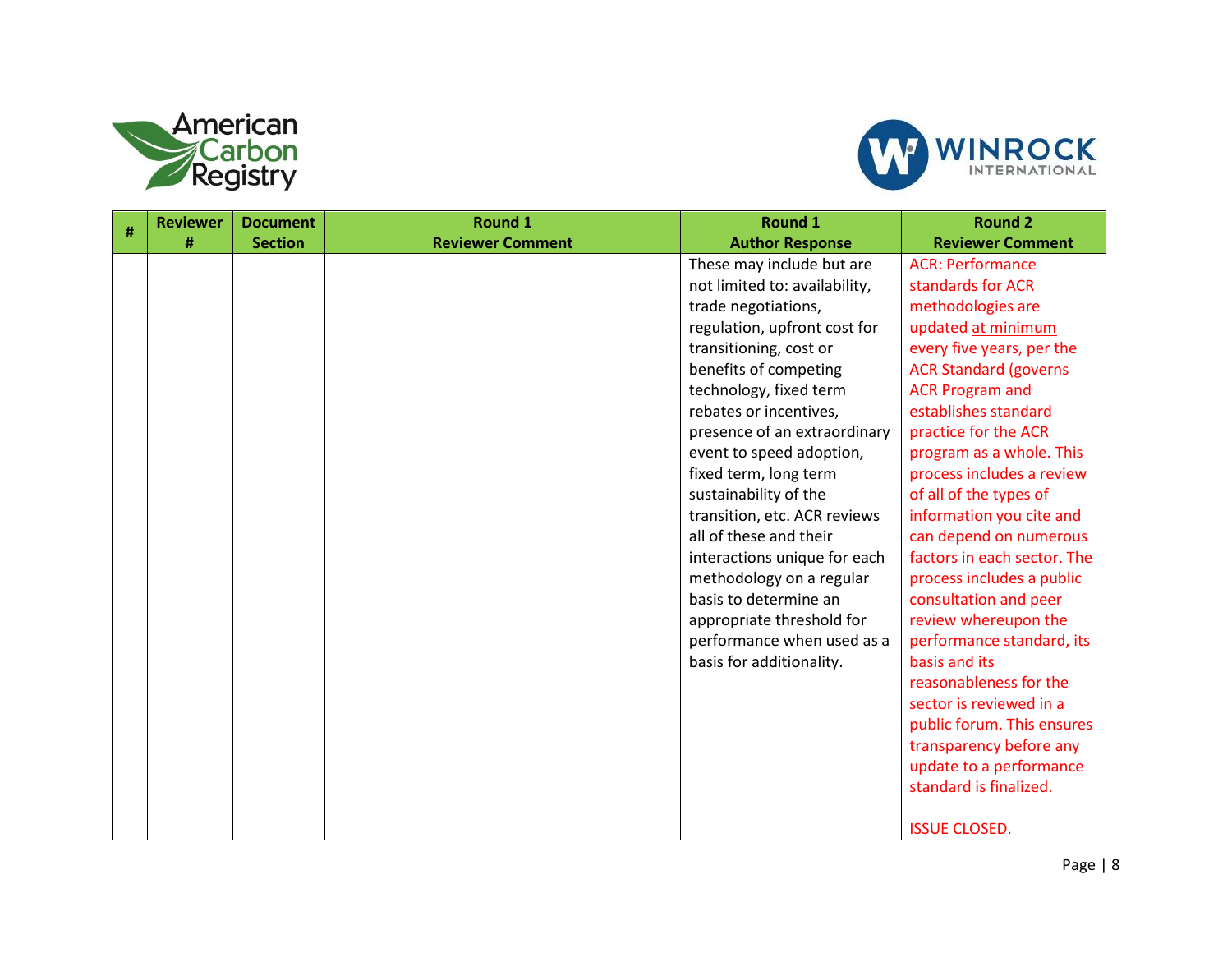



|    | <b>Reviewer</b> | <b>Document</b> | <b>Round 1</b>                                                                                                                                                                                                                                                   | <b>Round 1</b>                                                                                                                                                                                                                                                                   | <b>Round 2</b>                                                                                                                                                                   |
|----|-----------------|-----------------|------------------------------------------------------------------------------------------------------------------------------------------------------------------------------------------------------------------------------------------------------------------|----------------------------------------------------------------------------------------------------------------------------------------------------------------------------------------------------------------------------------------------------------------------------------|----------------------------------------------------------------------------------------------------------------------------------------------------------------------------------|
| #  | #               | <b>Section</b>  | <b>Reviewer Comment</b>                                                                                                                                                                                                                                          | <b>Author Response</b>                                                                                                                                                                                                                                                           | <b>Reviewer Comment</b>                                                                                                                                                          |
| 20 | $\overline{2}$  | 1.4             | Typo in this section: Line 5 - 'leakge' should<br>read 'leakage'                                                                                                                                                                                                 | Noted and corrected                                                                                                                                                                                                                                                              | Acknowledged                                                                                                                                                                     |
| 21 | 2               | 1.4             | Since 'Leakage Lifetime' is a defined term, I<br>think it should be capitalized when referred to in<br>the text.                                                                                                                                                 | Noted and updated                                                                                                                                                                                                                                                                | Acknowledged                                                                                                                                                                     |
| 22 | $\overline{2}$  | 1.4             | In this text, there is confusion between 'rates' &<br>'amounts'. A rate would be a percentage loss. As<br>the amount of remaining BA decreases the<br>actual annual amount lost would decrease.                                                                  | The term "annual leakage<br>rate" is used consistent with<br>EPA's use of the term in the<br>National GHG Inventory. The<br>EPA uses this term to mean a<br>constant annual leakage rate<br>in reference to the initial BA<br>content (at manufacturing)<br>in the foam product. | OK. This is probably a<br>discussion to be had with<br>EPA, but I can see that you<br>need to remain consistent<br>with their practices.<br>ACR: Agreed.<br><b>ISSUE CLOSED.</b> |
| 23 | 2               | 1.4             | The text make reference to losses 'post-<br>disposal' but the final sentence of the first<br>paragraph speaks of 'manufacturing to disposal'<br>implying that post-disposal is not included.<br>Clarity needed.                                                  | Noted and changed.                                                                                                                                                                                                                                                               | Acknowledged                                                                                                                                                                     |
| 24 | $\overline{2}$  | 1.4             | The decision to base the methodology on<br>UNFCCC 'small system method' means that<br>much of the potential emission saving is ignored<br>and project impacts under-estimated. This<br>method should be referenced in Appendix C but<br>doesn't appear to be so. | The second paragraph in<br>section 1.4 is removed<br>because the methodology<br>now includes EOL and post-<br>disposal.                                                                                                                                                          | Acknowledged. I think this<br>is the right action.                                                                                                                               |
| 25 | 2               | 1.4             | How is remaining BA valued at de-<br>commissioning? It should be explained here.                                                                                                                                                                                 | Methodology allows 100%<br>emission rate based on BA                                                                                                                                                                                                                             | The inclusion of the<br>reference to 'post-disposal                                                                                                                              |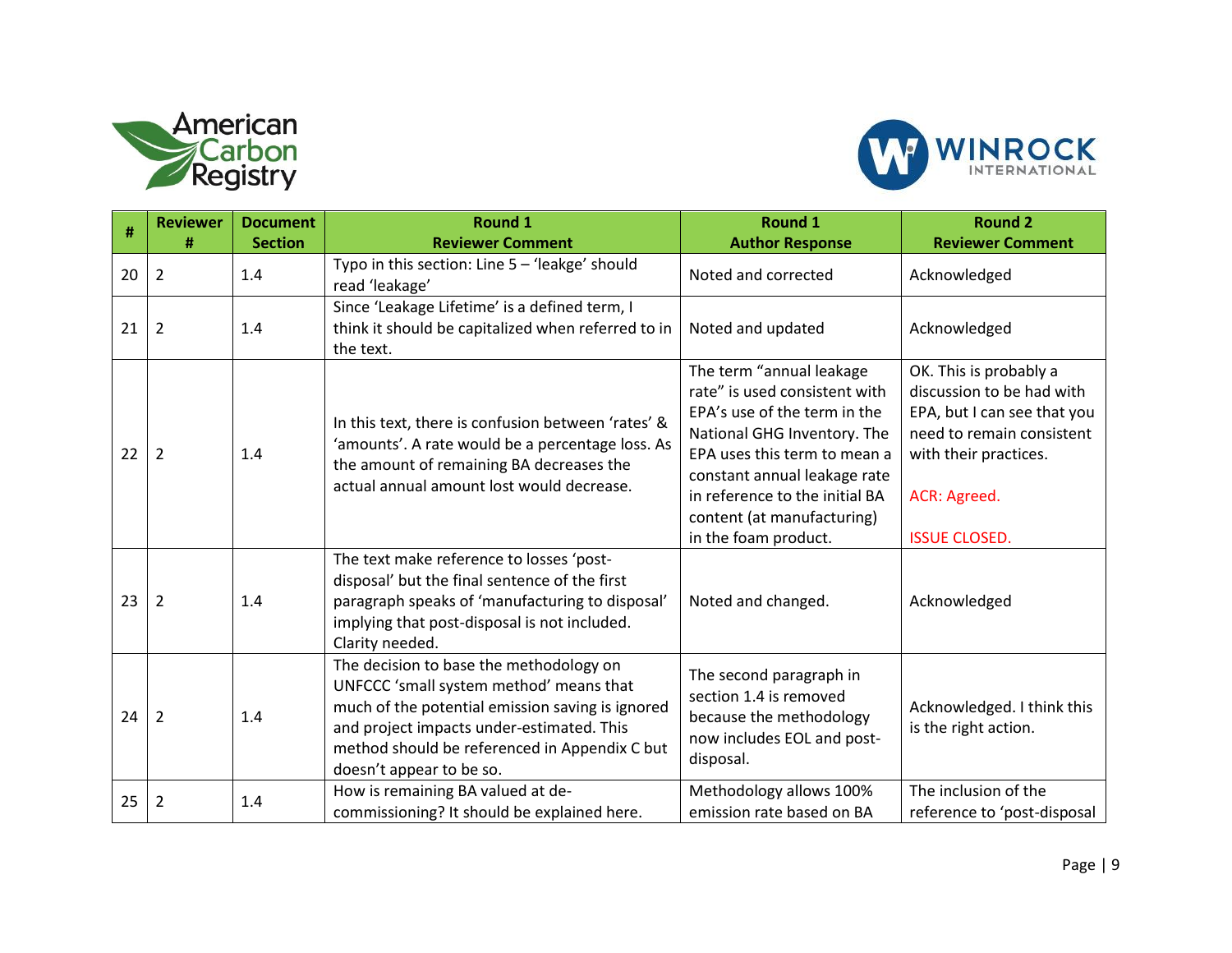



|    | <b>Reviewer</b> | <b>Document</b> | <b>Round 1</b>                                                                                                                                                                                                                                                                                                                                    | <b>Round 1</b>                                                                                                                                                                                                                                                                                     | <b>Round 2</b>                                                                                                                                                                                                                                                        |
|----|-----------------|-----------------|---------------------------------------------------------------------------------------------------------------------------------------------------------------------------------------------------------------------------------------------------------------------------------------------------------------------------------------------------|----------------------------------------------------------------------------------------------------------------------------------------------------------------------------------------------------------------------------------------------------------------------------------------------------|-----------------------------------------------------------------------------------------------------------------------------------------------------------------------------------------------------------------------------------------------------------------------|
| #  | #               | <b>Section</b>  | <b>Reviewer Comment</b>                                                                                                                                                                                                                                                                                                                           | <b>Author Response</b>                                                                                                                                                                                                                                                                             | <b>Reviewer Comment</b>                                                                                                                                                                                                                                               |
|    |                 |                 |                                                                                                                                                                                                                                                                                                                                                   | content at manufacturing.<br>This is consistent with<br>assumptions made in the<br>EPA National GHG Inventory.                                                                                                                                                                                     | addresses this point, so I<br>am now fine with it.                                                                                                                                                                                                                    |
| 26 | $\overline{2}$  | 1.6             | There seems to be a conflict between 1.4 and<br>1.6 with 1.6 including 'disposal' but 1.4<br>excluding EoL, so there is a definitional issue<br>which is particularly confusing.                                                                                                                                                                  | The second paragraph in<br>section 1.4 is removed.                                                                                                                                                                                                                                                 | Acknowledged                                                                                                                                                                                                                                                          |
| 27 | $\overline{2}$  | 1.6             | What is meant by 'post disposal' for 'some BAs'?                                                                                                                                                                                                                                                                                                  | According to EPA's National<br>GHG Inventory, two BA end-<br>use categories "Rigid PU:<br>Domestic Refrigerator and<br>Freezer" and "PU and PIR<br>Rigid: Boardstock" continue<br>to emit after disposal e.g.,<br>when they're sitting in a<br>landfill or wherever they end<br>up after disposal. | So it should say 'some<br>applications' not 'some<br>BAs'.<br><b>ACR: Agreed and changed</b><br>to "some BA end-use<br>categories". See<br>section1.6, page 16.<br><b>ISSUE CLOSED.</b>                                                                               |
| 28 | $\overline{2}$  | 1.6             | If I understand the approach outlined here<br>correctly it is assuming 100% emission even<br>though some or much of that may take place<br>post-disposal. Is that correct and, if so, would<br>that not potentially over-estimate emissions and<br>credits bearing in mind that emissions from<br>landfills can potentially take several decades? | Yes, some of the emissions<br>would occur after disposal<br>for the above two<br>categories. This is consistent<br>with assumptions made by<br>the EPA in the National GHG<br>Inventory and the associated<br>supporting research.                                                                 | I agree that it is not an<br>over-estimate in quantity,<br>it is simply an acceleration<br>of the credit ahead of the<br>time at which the climate<br>benefit will materialize<br>against the baseline. So, it<br>is an overestimate at a<br>given point in time even |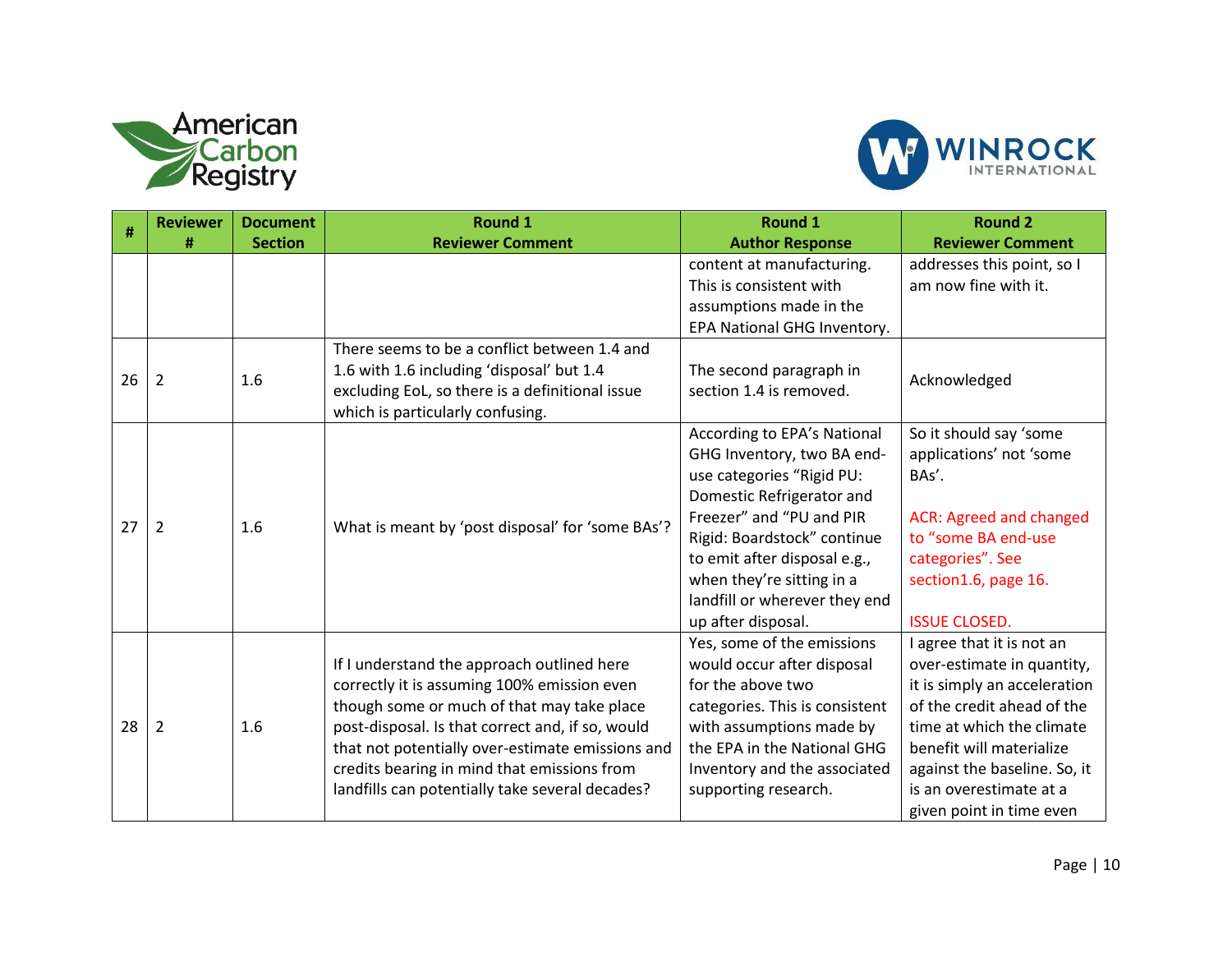



| # | <b>Reviewer</b> | <b>Document</b> | <b>Round 1</b>          | Round 1                       | <b>Round 2</b>              |
|---|-----------------|-----------------|-------------------------|-------------------------------|-----------------------------|
|   | #               | <b>Section</b>  | <b>Reviewer Comment</b> | <b>Author Response</b>        | <b>Reviewer Comment</b>     |
|   |                 |                 |                         | According to EPA's GHG        | though things will balance  |
|   |                 |                 |                         | Inventory, it takes around 25 | out in the end. (see        |
|   |                 |                 |                         | additional years post         | General comment at #41)     |
|   |                 |                 |                         | disposal for 100% of the BA   |                             |
|   |                 |                 |                         | in the foam to be emitted.    | ACR: Agreed that it is an   |
|   |                 |                 |                         | This does not represent an    | overestimate at a given     |
|   |                 |                 |                         | overestimate as all of these  | point in time (particularly |
|   |                 |                 |                         | emissions will definitely     | in the initial years).      |
|   |                 |                 |                         | occur eventually and the      | However, as explained       |
|   |                 |                 |                         | action to avoid them occurs   | before, issuance of offset  |
|   |                 |                 |                         | at time of manufacture of     | credits (in general, not    |
|   |                 |                 |                         | the foam.                     | only for this project type) |
|   |                 |                 |                         |                               | is based on GWP100          |
|   |                 |                 |                         |                               | values that correspond to   |
|   |                 |                 |                         |                               | 100 years' worth of         |
|   |                 |                 |                         |                               | warming and hence does      |
|   |                 |                 |                         |                               | not apply to a particular   |
|   |                 |                 |                         |                               | point in time but to the    |
|   |                 |                 |                         |                               | entire 100-year time        |
|   |                 |                 |                         |                               | horizon. Thus, the          |
|   |                 |                 |                         |                               | standard accounting         |
|   |                 |                 |                         |                               | framework in the carbon     |
|   |                 |                 |                         |                               | markets always rewards at   |
|   |                 |                 |                         |                               | the time of action- not     |
|   |                 |                 |                         |                               | over the time period of     |
|   |                 |                 |                         |                               | the warming itself. This    |
|   |                 |                 |                         |                               | disconnect between the      |
|   |                 |                 |                         |                               | physical warming and the    |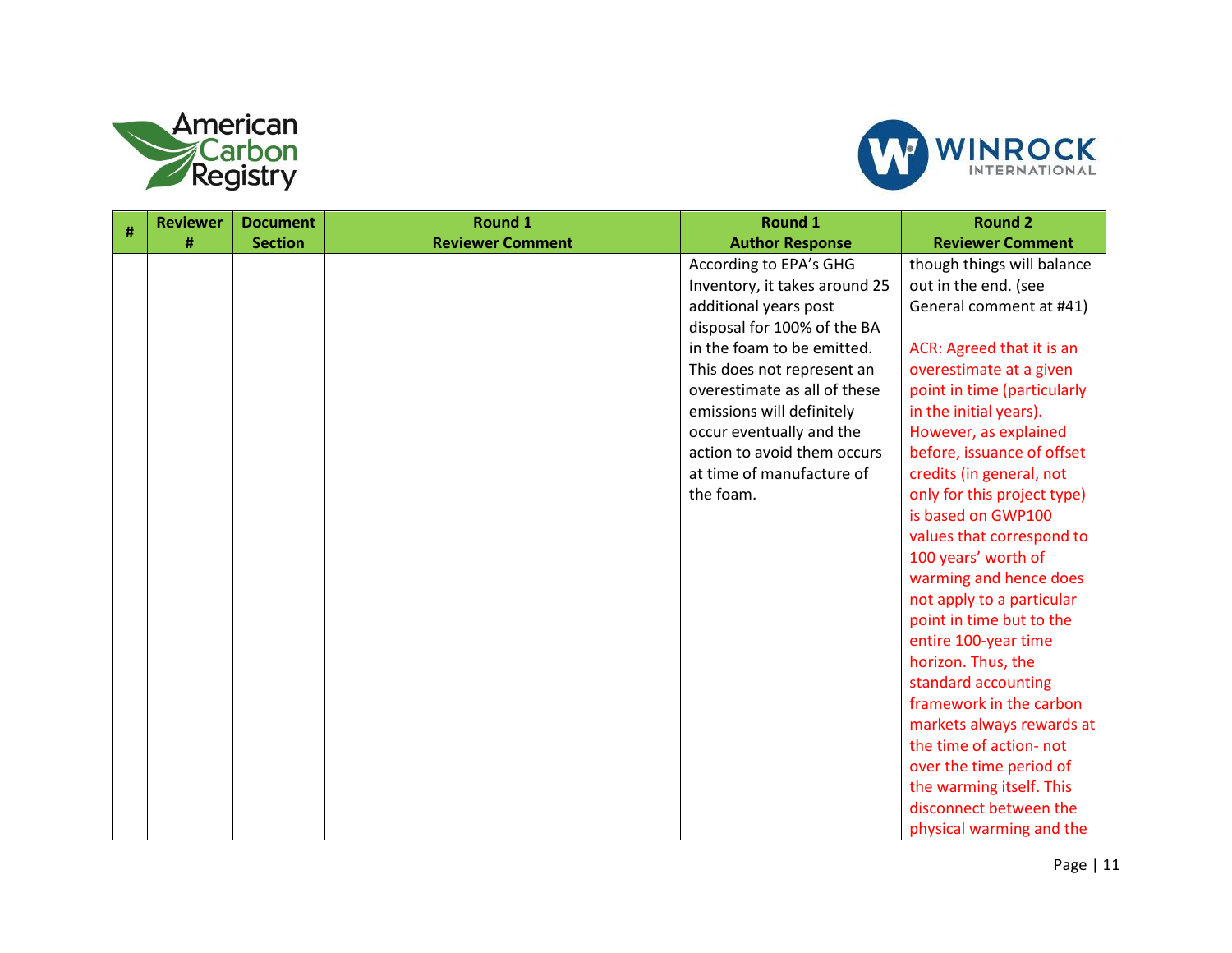



| #  | <b>Reviewer</b> | <b>Document</b> | <b>Round 1</b>                                                                                                                                                                                                                                | <b>Round 1</b>                                     | <b>Round 2</b>                                                                                                                                                                                                                                                                                                                                                                                                                          |
|----|-----------------|-----------------|-----------------------------------------------------------------------------------------------------------------------------------------------------------------------------------------------------------------------------------------------|----------------------------------------------------|-----------------------------------------------------------------------------------------------------------------------------------------------------------------------------------------------------------------------------------------------------------------------------------------------------------------------------------------------------------------------------------------------------------------------------------------|
|    | #               | <b>Section</b>  | <b>Reviewer Comment</b>                                                                                                                                                                                                                       | <b>Author Response</b>                             | <b>Reviewer Comment</b>                                                                                                                                                                                                                                                                                                                                                                                                                 |
|    |                 |                 |                                                                                                                                                                                                                                               |                                                    | market mechanism that<br>rewards the actions that<br>avoid warming has always<br>been present in the<br>carbon market and is an<br>acknowledged construct of<br>the market. Carbon offset<br>credits using GWP100 are<br>issued for the reporting<br>period during which the<br>activity to avoid emissions<br>occurs. ACR acknowledges<br>this point but is unable to<br>change this construct<br>market-wide.<br><b>ISSUE CLOSED.</b> |
| 29 | $\overline{2}$  | 1.6             | The acronym ERT should be defined at first use,<br>not within the subsequent bullets.                                                                                                                                                         | Noted and defined                                  | Acknowledged                                                                                                                                                                                                                                                                                                                                                                                                                            |
| 30 | 2               | 1.6             | Although the acronym 'VV' is relatively easy to<br>deduce from the context, it is not explicitly<br>defined and arguably should be.                                                                                                           | Noted and defined                                  | Acknowledged                                                                                                                                                                                                                                                                                                                                                                                                                            |
| 31 | $\overline{2}$  | 3.1             | There is considerable reference in this section to<br>End Use Categories (EUCs) mentioned in EPA<br>SNAP Rules 20 and 21. For example Table 4<br>mentions EUCs A, B, C, D & E taken from SNAP<br>rules 20 and 21. However, the Fact Sheets on | Table formatted to fit the<br>key in the same page | Acknowledged. It looks<br>much better.                                                                                                                                                                                                                                                                                                                                                                                                  |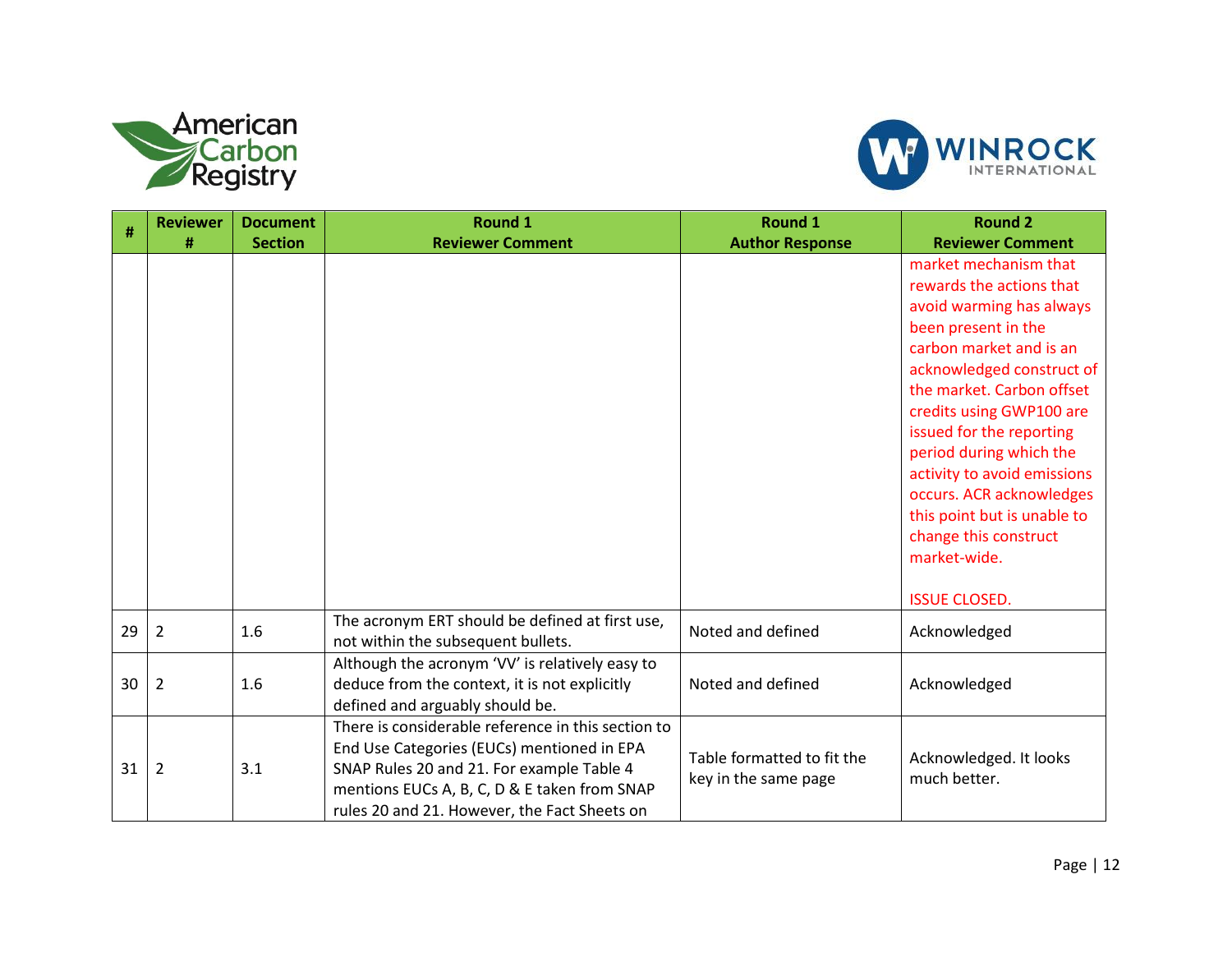



|    | <b>Reviewer</b> | <b>Document</b> | <b>Round 1</b>                                                                                                                                                                                                     | <b>Round 1</b>                                                                                                                                                                                                                                                   | <b>Round 2</b>                                                               |
|----|-----------------|-----------------|--------------------------------------------------------------------------------------------------------------------------------------------------------------------------------------------------------------------|------------------------------------------------------------------------------------------------------------------------------------------------------------------------------------------------------------------------------------------------------------------|------------------------------------------------------------------------------|
| #  | #               | <b>Section</b>  | <b>Reviewer Comment</b>                                                                                                                                                                                            | <b>Author Response</b>                                                                                                                                                                                                                                           | <b>Reviewer Comment</b>                                                      |
|    |                 |                 | both of those rules do not use these letters to<br>differentiate EUCs as far as I can see. The key to<br>the letters spills over to page 22 but should be<br>on the same page as Table 4 for ease of<br>reference. |                                                                                                                                                                                                                                                                  |                                                                              |
| 32 | $\overline{2}$  |                 | Equally, the link between the EUCs used by<br>SNAP and the Eligible Foam Applications in<br>Table 1 should be made clearer, since Table 4 is<br>not an exhaustive list of SNAP EUCs                                | Noted. Footnote 7 added to<br>explain this.                                                                                                                                                                                                                      | Acknowledged                                                                 |
| 33 | $\overline{2}$  | 3.1             | In Table 4 shouldn't the column header be '2021<br>onwards' or 'from 2021'? Otherwise, it looks as<br>though only two years are covered by the<br>Methodology.                                                     | This Table is updated<br>annually based on updates<br>to Federal and State level<br>regulations. A new column<br>for 2022 will be added to<br>Table 4 this year, likely in Q3<br>or Q4.                                                                          | Noted and accepted.<br>Obviously, this doesn't<br>wait for the 5-year review |
| 34 | $\overline{2}$  | 3.2             | The use of the word 'surplus' is unusual in this<br>context when the title of the Section refers to<br>Additionality.                                                                                              | "Regulatory surplus" t is a<br>term used in ACR's definition<br>of Additionality (See ACR<br>Standard) and consistently<br>used throughout all ACR<br>standards and<br>methodologies.<br>https://americancarbonregis<br>try.org/carbon-<br>accounting/standards- | OK I have learned<br>something here. Thanks<br>for the explanation.          |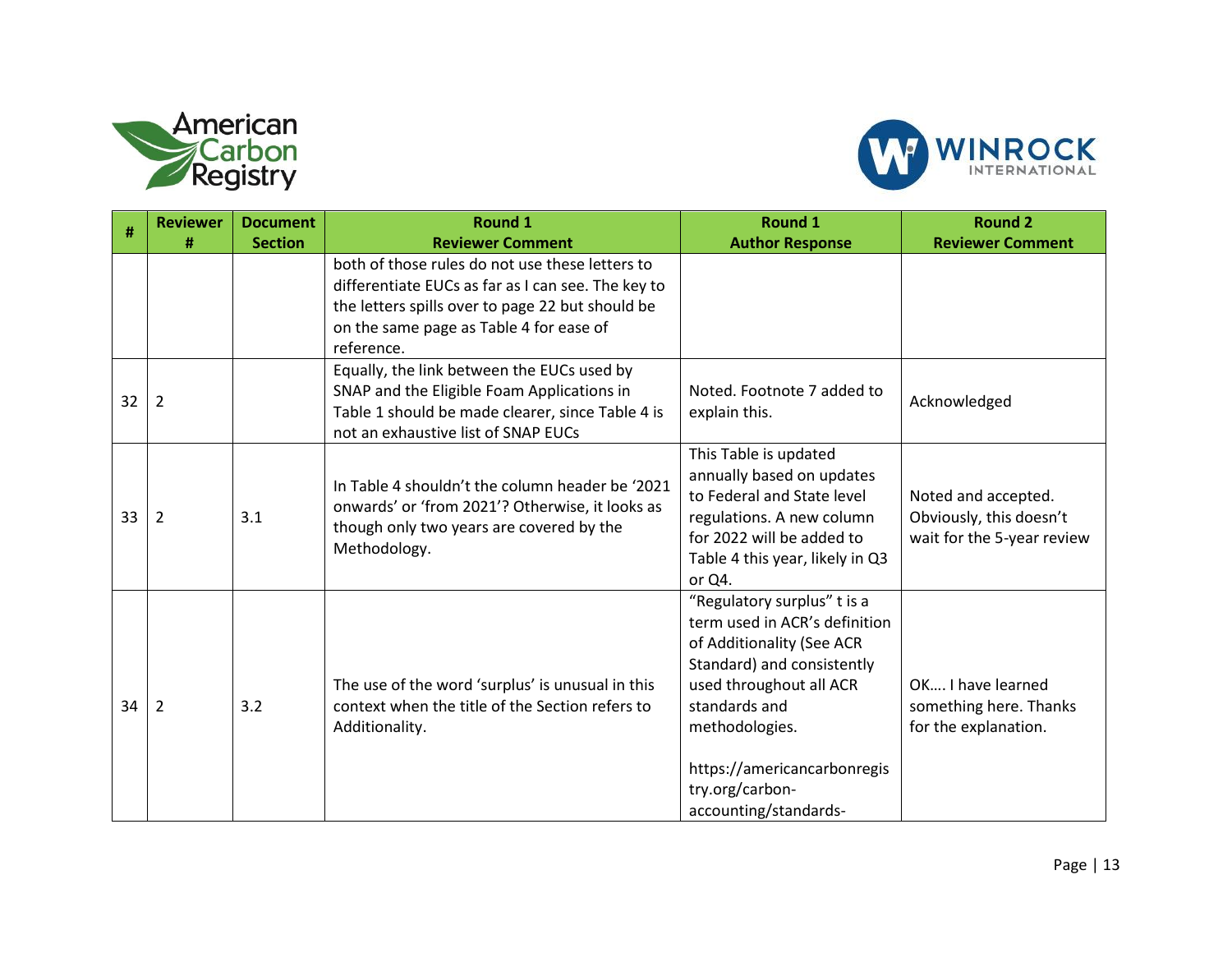



|    | <b>Reviewer</b> | <b>Document</b> | <b>Round 1</b>                                                                                                                                                                                                                                                                                                                | <b>Round 1</b>                                                                                                                                                                                             | <b>Round 2</b>                                                                                                                                                                                                                                                                                                                                                       |
|----|-----------------|-----------------|-------------------------------------------------------------------------------------------------------------------------------------------------------------------------------------------------------------------------------------------------------------------------------------------------------------------------------|------------------------------------------------------------------------------------------------------------------------------------------------------------------------------------------------------------|----------------------------------------------------------------------------------------------------------------------------------------------------------------------------------------------------------------------------------------------------------------------------------------------------------------------------------------------------------------------|
| #  | #               | <b>Section</b>  | <b>Reviewer Comment</b>                                                                                                                                                                                                                                                                                                       | <b>Author Response</b>                                                                                                                                                                                     | <b>Reviewer Comment</b>                                                                                                                                                                                                                                                                                                                                              |
|    |                 |                 |                                                                                                                                                                                                                                                                                                                               | methodologies/american-<br>carbon-registry-<br>standard/acr-standard-v7-<br>0 final dec2020.pdf                                                                                                            |                                                                                                                                                                                                                                                                                                                                                                      |
| 35 | $\overline{2}$  | 3.2.1           | In Footnote 8, there is a typo on 'Manufacturing'                                                                                                                                                                                                                                                                             | Noted and corrected.                                                                                                                                                                                       | Acknowledged                                                                                                                                                                                                                                                                                                                                                         |
| 36 | $\overline{2}$  | 3.2.2           | Consistent with comments 13 & 14 of this<br>Review, there should not just be reference to<br>the addition of applications but also to their<br>removal, if this is to be practiced.                                                                                                                                           | Please refer to response #19                                                                                                                                                                               | Noted, but also see my<br>comment to #19 on<br>transparency of process.<br><b>ACR: SEE follow up</b><br>response in #19.<br><b>ISSUE CLOSED</b>                                                                                                                                                                                                                      |
| 37 | 2               | 4               | While Footnotes 10 & 11 are cited as the source<br>of the Leakage Lifetime in years and the Leakage<br>Lifetime Emission Rate data shown in Tables 5 &<br>6, I have checked the US Greenhouse Gas<br>Emissions & Sinks document and cannot find<br>those page numbers or any reference to<br>Leakage Lifetime (see attached). | These are included in Annex<br>3- Part A of the US GHG<br>Emissions and Sinks: 1990-<br>2019 report.<br>(https://www.epa.gov/syste<br>m/files/documents/2022-<br>02/us-ghg-inventory-2022-<br>annexes.pdf) | Using the link you have<br>provided here, the<br>relevant equations seem<br>to be from pages A-250 to<br>A-252 of Annex 3 and the<br>relevant Table seems to be<br>A-128 rather than A-136<br>given in footnotes 10 &<br>11. Please check again.<br>ACR: Sorry, mistakenly the<br>link provided was for draft<br>US GHG Inventory 1990-<br>2020. Here is the link to |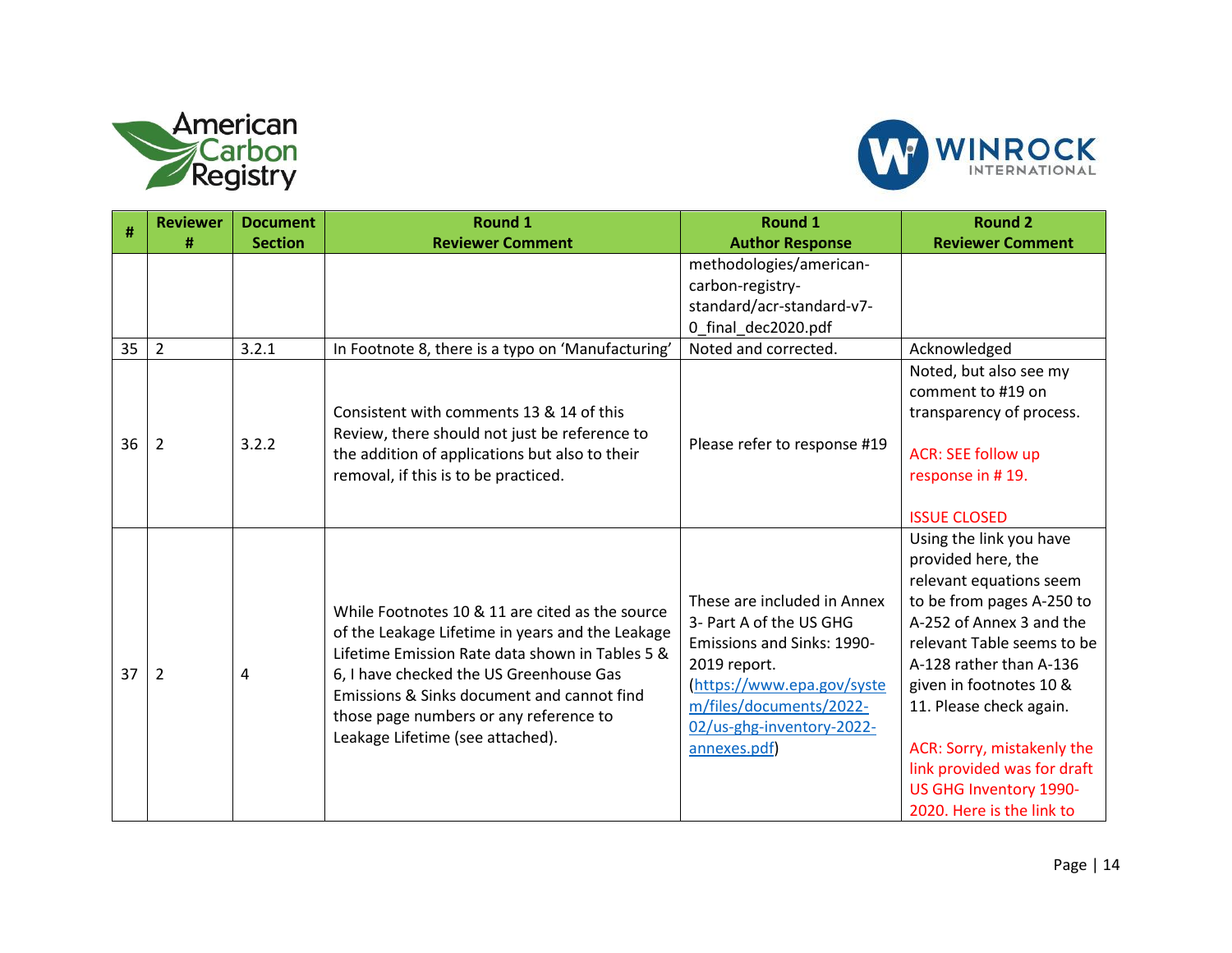



|    | <b>Reviewer</b> | <b>Document</b> | Round 1                                                                                                                                             | <b>Round 1</b>                                                                                                                                                                                                                           | <b>Round 2</b>                                                                                                                                                                                                                                                                                                                 |
|----|-----------------|-----------------|-----------------------------------------------------------------------------------------------------------------------------------------------------|------------------------------------------------------------------------------------------------------------------------------------------------------------------------------------------------------------------------------------------|--------------------------------------------------------------------------------------------------------------------------------------------------------------------------------------------------------------------------------------------------------------------------------------------------------------------------------|
| #  |                 |                 |                                                                                                                                                     |                                                                                                                                                                                                                                          |                                                                                                                                                                                                                                                                                                                                |
|    | #               | <b>Section</b>  | <b>Reviewer Comment</b>                                                                                                                             | <b>Author Response</b>                                                                                                                                                                                                                   | <b>Reviewer Comment</b><br>the 1990-2019 report that<br>was used to update this<br>methodology Inventory of<br><b>U.S. Greenhouse Gas</b><br><b>Emissions and Sinks: 1990-</b><br>2019 - Annexes (epa.gov)<br>ACR has confirmed that<br>information provided in<br>footnotes 11 and 12<br>(formerly 10 and 11) are<br>correct. |
| 38 | 2               | 4               | Using the equation on Page 24, I cannot see any<br>scenario which would give an LLER of less than<br>100%. Is there one?                            | Version 3.0 of this<br>methodology allows 100%<br>emission rate for all BA end-<br>uses.                                                                                                                                                 | <b>ISSUE CLOSED.</b><br>Noted and accepted.                                                                                                                                                                                                                                                                                    |
| 39 | 2               | 5.2.1           | Is there a reason why a minimum of 2 years of<br>data is required? Does this have to be<br>continuous (daily) use or could it be occasional<br>use? | This is to ensure that the<br>high-GWP BA (claimed as<br>baseline BA) was used for a<br>considerable amount of time<br>before switching to low-GWP<br>BA. Two years ensures that<br>high-GWP BA was not used<br>temporarily. It has to a | Noted and accepted. I<br>assume that continuous<br>means 'every time blowing<br>agent is used' rather than<br>'daily'.                                                                                                                                                                                                         |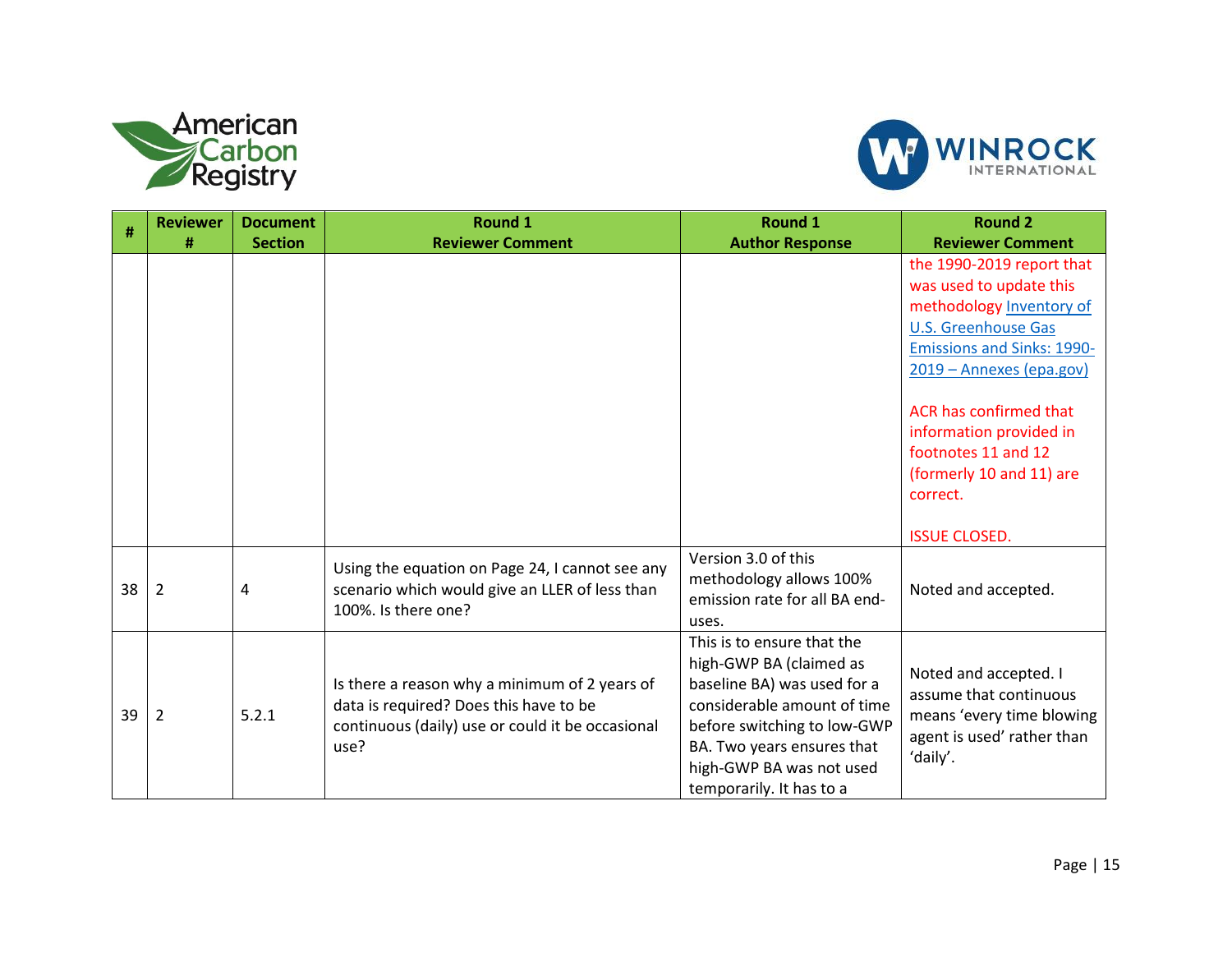



| #  | <b>Reviewer</b><br># | <b>Document</b><br><b>Section</b> | <b>Round 1</b><br><b>Reviewer Comment</b>                                                                                                                                                                                                                        | Round 1                                                                                                                                                                                        | <b>Round 2</b><br><b>Reviewer Comment</b>                                                                                                                                                                                                                                                                                                                                                                                                 |
|----|----------------------|-----------------------------------|------------------------------------------------------------------------------------------------------------------------------------------------------------------------------------------------------------------------------------------------------------------|------------------------------------------------------------------------------------------------------------------------------------------------------------------------------------------------|-------------------------------------------------------------------------------------------------------------------------------------------------------------------------------------------------------------------------------------------------------------------------------------------------------------------------------------------------------------------------------------------------------------------------------------------|
|    |                      |                                   |                                                                                                                                                                                                                                                                  | <b>Author Response</b><br>continuous use over the 2-<br>year period.                                                                                                                           |                                                                                                                                                                                                                                                                                                                                                                                                                                           |
| 40 | 2                    | 5.2.2 &<br>5.2.3                  | I don't see anywhere the requirement to<br>disclose the formulation of the B-side to relate<br>the blowing agent quantity to the overall B-side<br>quantity. Have I missed that?                                                                                 | This is disclosed at<br>verification in the calculation<br>spreadsheets submitted by<br>the project proponent to the<br>verifier and viewed during<br>the site visit in production<br>records. | Noted and accepted, but<br>wouldn't some reference<br>to that point in the<br>methodology itself be<br>helpful?<br>ACR: Section 5.2.4 includes<br><b>Blowing Agent Ratio (BAR)</b><br>as a monitored parameter.<br><b>Calculation of BAR</b><br>requires disclosure of<br>quantities of A- and B- side<br>chemicals used for both<br>baseline and project<br>blowing agents to<br>complete these<br>calculations.<br><b>ISSUE CLOSED.</b> |
| 41 | 2                    | General                           | Overall, I feel that the adoption of the LLER%<br>accounts for the total CO <sub>2</sub> -eq saving across the<br>lifecycle in the first year and, as such, over-<br>estimates the savings in temporal terms. This<br>can be substantial when some product types | You are correct that the<br>atmospheric warming and<br>emissions of BA will occur<br>over some time period, but<br><b>ERTs are awarded</b>                                                     | I am happy to<br>acknowledge that you are<br>acting in line with wider<br>practice on ERTs and<br>realize that you must do                                                                                                                                                                                                                                                                                                                |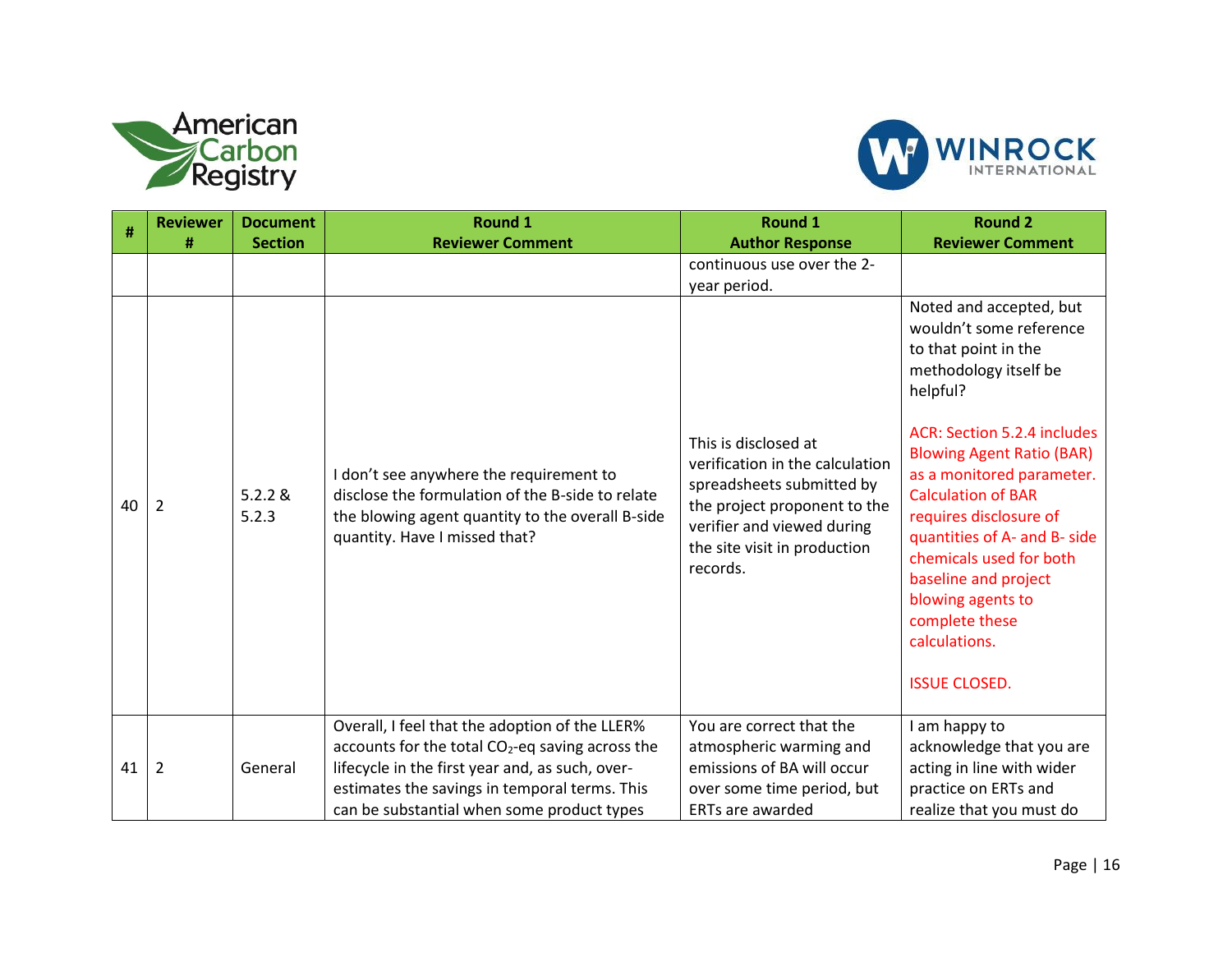



| # | <b>Reviewer</b> | <b>Document</b> | <b>Round 1</b>                                    | <b>Round 1</b>                | <b>Round 2</b>                   |
|---|-----------------|-----------------|---------------------------------------------------|-------------------------------|----------------------------------|
|   | #               | <b>Section</b>  | <b>Reviewer Comment</b>                           | <b>Author Response</b>        | <b>Reviewer Comment</b>          |
|   |                 |                 | have significant residual blowing agent in them   | immediately. There is no      | that for consistency.            |
|   |                 |                 | even in the post-disposal phase of the lifecycle. | uncertainty in the fact that  | However, I still believe         |
|   |                 |                 | All of the accuracy pursued through a detailed    | the emissions of high GWP     | that these projects create       |
|   |                 |                 | project methodology is therefore seemingly        | BA will occur (they all       | a temporal distortion by         |
|   |                 |                 | squandered by a gross inaccuracy in the           | eventually leak) and there is | crediting up-front despite       |
|   |                 |                 | assessment of climate benefit in real time. Is    | no uncertainty about the      | their ultimate certainty.        |
|   |                 |                 | there an explanation that justifies this          | amount of warming that will   |                                  |
|   |                 |                 | approach? I don't see it addressed in the         | occur and over which          | I also detect that there         |
|   |                 |                 | methodology itself.                               | timeframe (determined by      | may be a little confusion in     |
|   |                 |                 |                                                   | the chemical structure).      | this explanation between         |
|   |                 |                 |                                                   | There is never temporal       | the assessed time horizon        |
|   |                 |                 |                                                   | equivalency of ERTs awarded   | and the actual                   |
|   |                 |                 |                                                   | and atmospheric warming       | atmospheric lifetime of          |
|   |                 |                 |                                                   | with carbon offsets from any  | the gases involved (the          |
|   |                 |                 |                                                   | project type. The issuance of | highlighted text). For           |
|   |                 |                 |                                                   | ERTs is always tied to the    | example, the atmospheric         |
|   |                 |                 |                                                   | time when the action was      | lifetime of carbon dioxide       |
|   |                 |                 |                                                   | taken and/or the avoidance    | is 300-1,000 years (NASA).       |
|   |                 |                 |                                                   | of emissions actually         | It is the assessed time          |
|   |                 |                 |                                                   | happened if the magnitude     | horizon that is 100 years.       |
|   |                 |                 |                                                   | of avoidance is in question   | It's an important                |
|   |                 |                 |                                                   | or the likelihood of the      | distinction.                     |
|   |                 |                 |                                                   | action occurring is in        |                                  |
|   |                 |                 |                                                   | question (not the case for    | <b>ACR: Agreed that assessed</b> |
|   |                 |                 |                                                   | avoided BA emissions). For    | time horizon is 100 years        |
|   |                 |                 |                                                   | example, carbon dioxide has   | based on which the               |
|   |                 |                 |                                                   | a lifetime of approximately   | <b>GWP100 values are</b>         |
|   |                 |                 |                                                   | 100 years and thus the        | determined while the             |